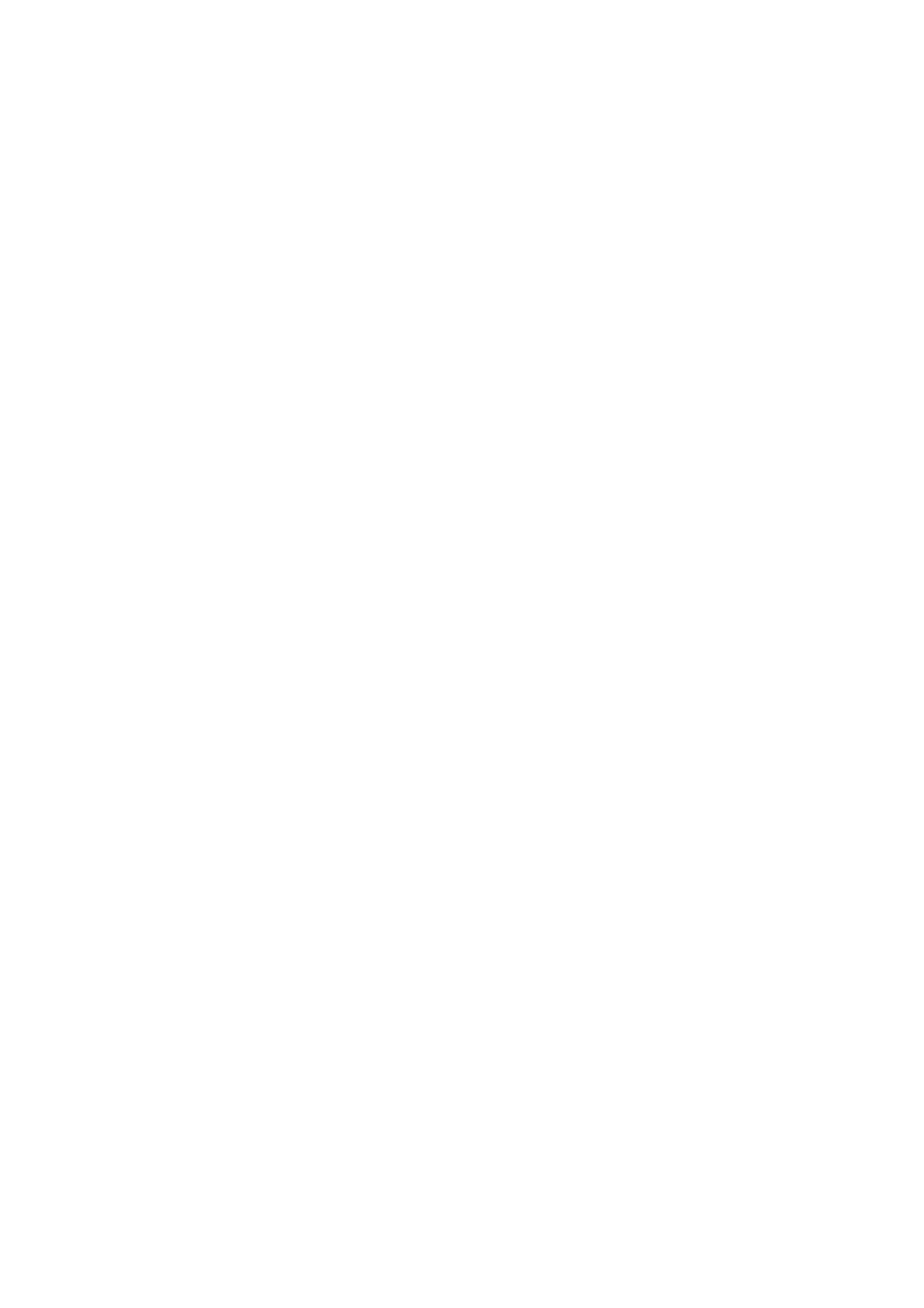# **Highly Leveraged Institutions Working Group (HLIWG)**

Co-chairpersons:

Stefan Walter, Federal Reserve Bank of New York (BCBS) Paul Wright, Financial Services Authority, London (IOSCO)

| Bank of Japan                                                                                           | Hiroaki Kuwahara      |
|---------------------------------------------------------------------------------------------------------|-----------------------|
| Board of Governors of the Federal Reserve System                                                        | James Embersit        |
| <b>Bundesbank</b>                                                                                       | <b>Stefan Spamer</b>  |
| <b>CFTC</b>                                                                                             | Andrea Corcoran       |
| <b>CONSOB</b>                                                                                           | Gianluigi Gugliotta   |
| Federal Reserve Bank of New York                                                                        | <b>Frank Pistilli</b> |
| Financial Services Authority (UK)                                                                       | Adam Shapiro          |
| De Nederlandsche Bank                                                                                   | Klaas Knot            |
| Office of the Comptroller of the Currency                                                               | <b>Kathy Dick</b>     |
| <b>Ontario Securities Commission</b>                                                                    | <b>Tanis Maclaren</b> |
| Securities and Exchange Commission                                                                      | Michael Macchioroli   |
| Secretariat of the Basel Committee on Banking Supervision,<br>Bank for International Settlements, Basel | Ralph Nash            |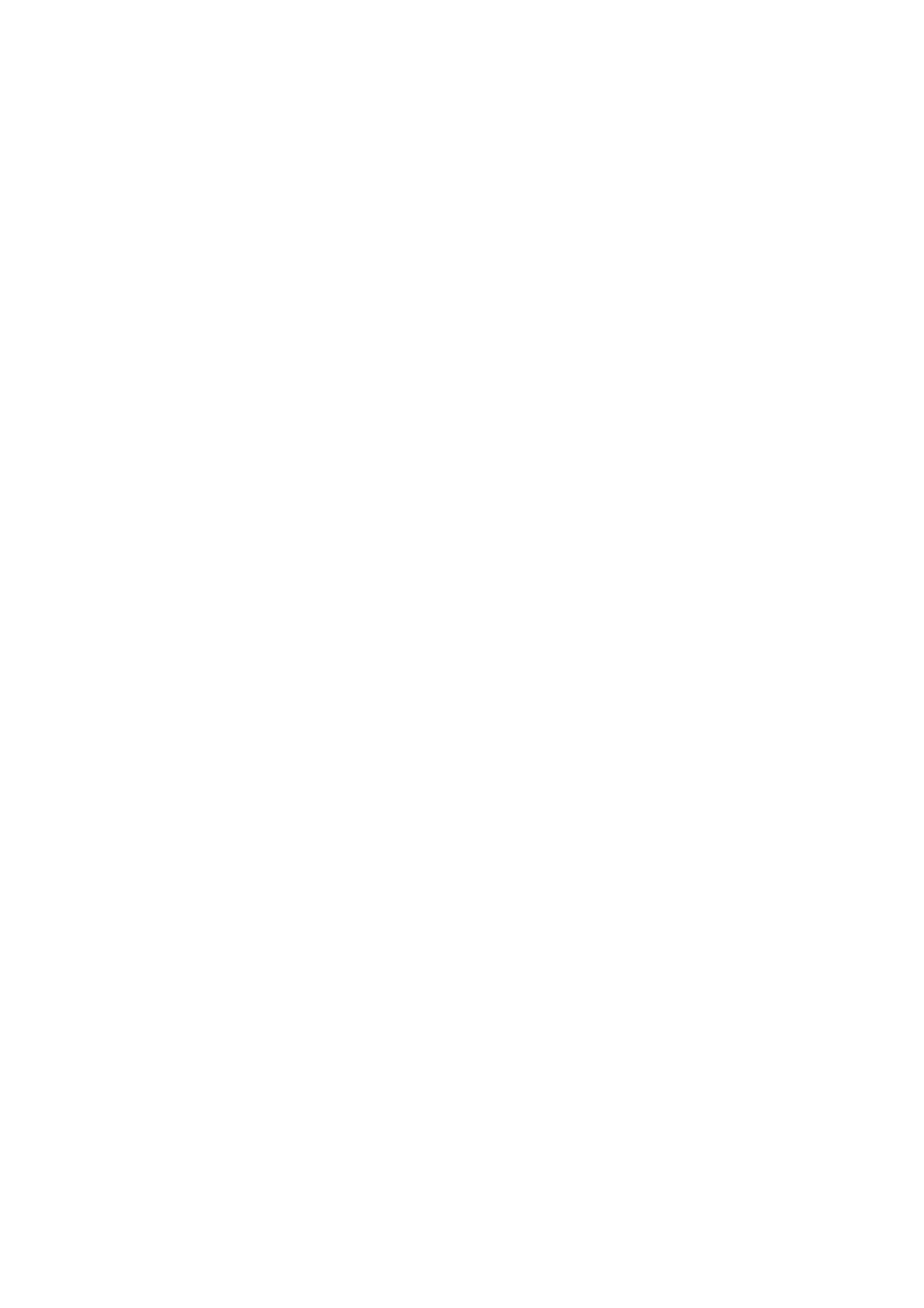# **Review of issues relating to Highly Leveraged Institutions**

# **Preface**

 $\overline{a}$ 

In January 1999, the Basel Committee on Banking Supervision issued a report on Banks' Interactions with Highly Leveraged Institutions (HLIs).<sup>12</sup> This evaluated the quality of banks' risk management practices toward HLIs and the related supervisory and regulatory issues. The Basel Committee also published guidance on Sound Practices relating to banks' interactions with HLIs.<sup>3</sup> The Technical Committee of IOSCO has also produced a report on securities firms' interactions with HLIs in November 1999.<sup>4</sup> The nature of these interactions, the risks and the recommendations for sound practices in mitigating these were very similar to those identified for banks. During 1999, the Basel Committee, through its Working Group on Highly Leveraged Institutions, focused on monitoring the implementation of the Sound Practices paper and published a review of compliance with its Sound Practices in early 2000<sup>5</sup>. That paper outlined a series of issues relating to HLIs which required further attention from banks, supervisors, and international groups. It also proposed continued collaboration between bank and security firm regulators and ongoing dialogue with the financial industry, particularly in challenging technical areas such as measurement of potential future credit exposure and stress testing. The paper set out a proposed framework for such collaboration and dialogue.

As an outcome of that proposal, sub groups of the Basel Committee Risk Management Group and the IOSCO Task Force on HLIs met to establish common areas of interest in risk management practices of banks and securities firms with respect to their dealings with HLIs. It was proposed that the group should meet 2 to 3 times over a period of 12 to 18 months. Thereafter it would automatically be disbanded unless compelling reasons were found to continue its work.

Accordingly, a joint Basel/IOSCO Highly Leveraged Institutions' Working Group (HLIWG) was established in the spring of 2000, and met on two occasions, in May and November

<sup>1</sup> *Banks' Interactions with Highly Leveraged Institutions*, Basel Committee on Banking Supervision, January 1999

<sup>2</sup> In its previous work on HLIs the Basel Committee outlined the following characteristics of such institutions: (i) they are subject to very little or no direct regulatory oversight. In the case of HLIs, this limited regulatory oversight results from such entities being structured as limited partnerships, investors being either institutions or sophisticated high net worth individuals and the securities issued taking the form of private placements. Moreover, a significant proportion of HLIs operate through offshore financial centres. (ii) HLIs are generally subject to very limited disclosure requirements, compared with regulated financial institutions and/or publicly traded companies, and are not subject to rating by credit-rating agencies. (iii) such institutions often take on significant leverage, where leverage is the ratio between risk, expressed in some common denominator, and capital. IOSCO, for the purposes of its report used a similar classification. It was recognised at the time of those reports that 'highly leveraged institution' was not an ideal characterisation of all of the unregulated counterparties with which they were concerned. This remains the case but the term HLI has been retained in this report for continuity.

<sup>3</sup> *Sound Practices for Banks' Interactions with Highly Leveraged Institutions*, Basel Committee on Banking Supervision*,* January 1999

<sup>4</sup> *Hedge Funds and Other Highly Leveraged Institutions*, Report by the Technical Committee of IOSCO, November 1999

<sup>5</sup> *Banks' Interactions with Highly Leveraged Institutions: Implementation of the Basel Committee's Sound Practices Paper*, Basel Committee on Banking Supervision*,* January 2000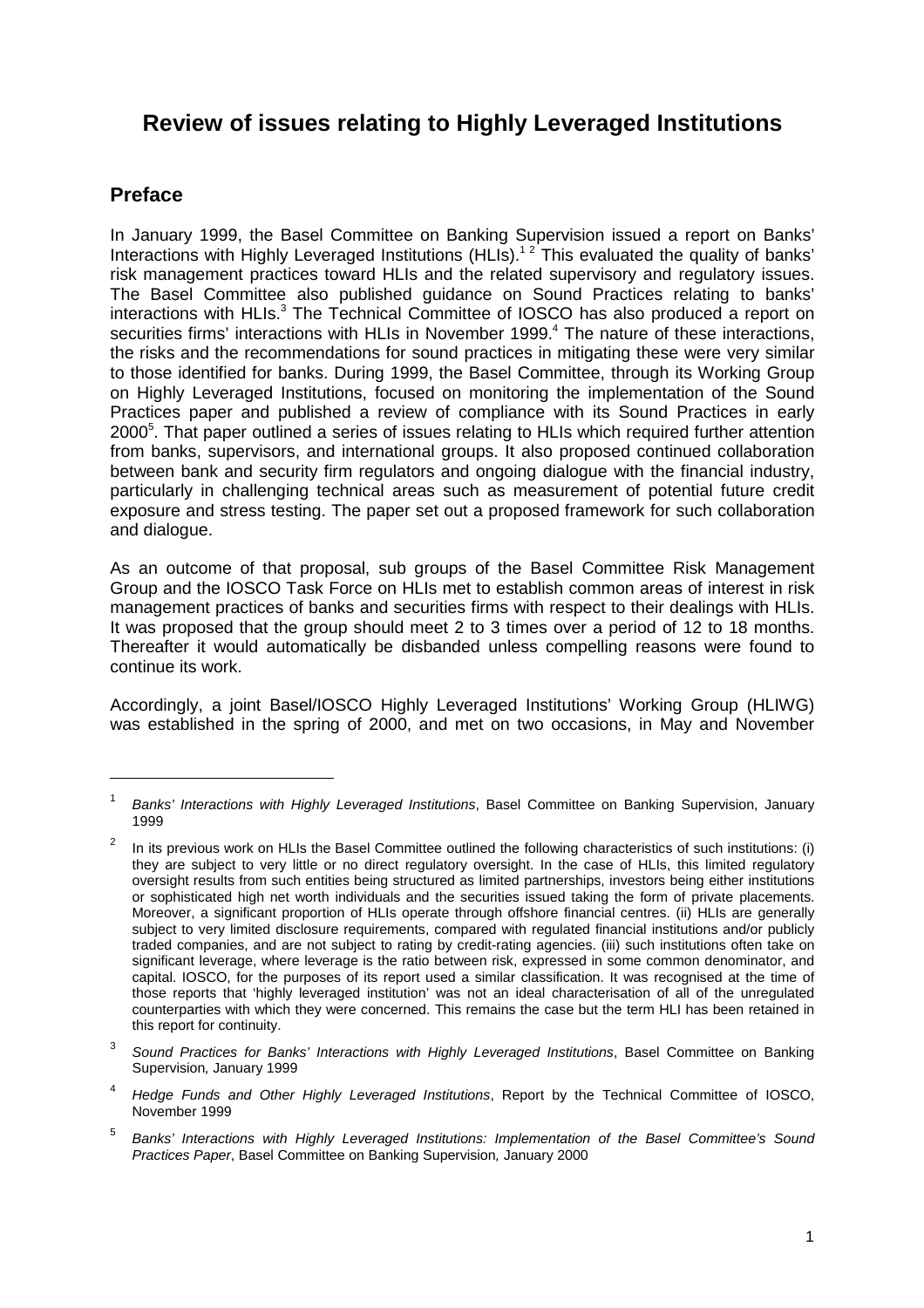2000. On both occasions it heard presentations from firms with exposures to HLIs. The HLIWG also undertook a survey during the summer of 2000. This survey, conducted through national supervisors, explored a number of topics, including: the nature of firms' involvement with HLIs, management reporting and governance structure, information gathering, due diligence and credit analysis, exposure measurement, credit terms and limit setting, and collateral, early termination and documentation issues.

# **Overview**

Since the market events of 1998, the HLI industry has undergone significant structural change. While in 1998, high levels of leverage were found at only a limited number of unregulated HLIs, it appears that such leverage has since been significantly reduced. HLIs have generally moved away from relative value and macro trading strategies to valueoriented trading strategies. Many HLIs appear to have improved their risk measurement and management capabilities and also seem to be keeping a closer watch on concentrations. Over the last two years, several large, prominent funds have closed or restructured their operations. There has been a proliferation of small start up funds. All these developments are widely believed to have lowered overall leverage and reduced the overall concentration of risk, previously in a few large institutions in the HLI sector.

Most banks and securities firms have made important strides in implementing the recommendations with respect to HLIs contained in the Basel and IOSCO reports. In particular, firms have improved the general standard of their due diligence and ongoing monitoring of HLIs and are measuring and managing the credit risk with respect to HLI counterparties more actively. More progress remains to be made towards the development of whole portfolio modelling and stress testing of collateral and liquidity. These have always been identified as difficult areas where progress is likely to be gradual. The market infrastructure areas where most additional progress is needed – for instance with regard to close-out netting and documentation - can best be tackled via industry associations. The HLIWG anticipates that the work of the Global Documentation Steering Committee will prove beneficial in moving the industry as a whole forward on a number of important topics, and also welcomes the efforts that a number of firms are making unilaterally to scrutinise and strengthen the documentation supporting transactions.

The willingness of HLIs to provide financial information to counterparties regarding their trading activities and risk exposures has improved but progress has been inconsistent. This is true even of some of the largest HLIs which, in principle, are most able to provide comprehensive risk information. Competitive pressures still inhibit HLIs from sharing information and some regulated firms remain too willing to accept a level of transparency which may be insufficient to enable them to make a full assessment of creditworthiness. Some regulated firms have attempted to address this situation by requiring more collateral where information flows are considered insufficient.

The Multidisciplinary Working Group on Enhanced Disclosure,<sup>6</sup> on which the Basel Committee and IOSCO are represented, has been considering a generic set of items which

<sup>6</sup> The Multi-disciplinary Working Group on Enhanced Disclosure (MWG) was established in June 1999 and consisted of representatives from the BCBS, CGFS, IAIS and IOSCO. The mandate of the MWG wss "to assess the feasibility and utility of enhanced disclosure by financial intermediaries." It did so by organising a study of disclosure by a range of financial firms representing various financial sectors (banking, insurance,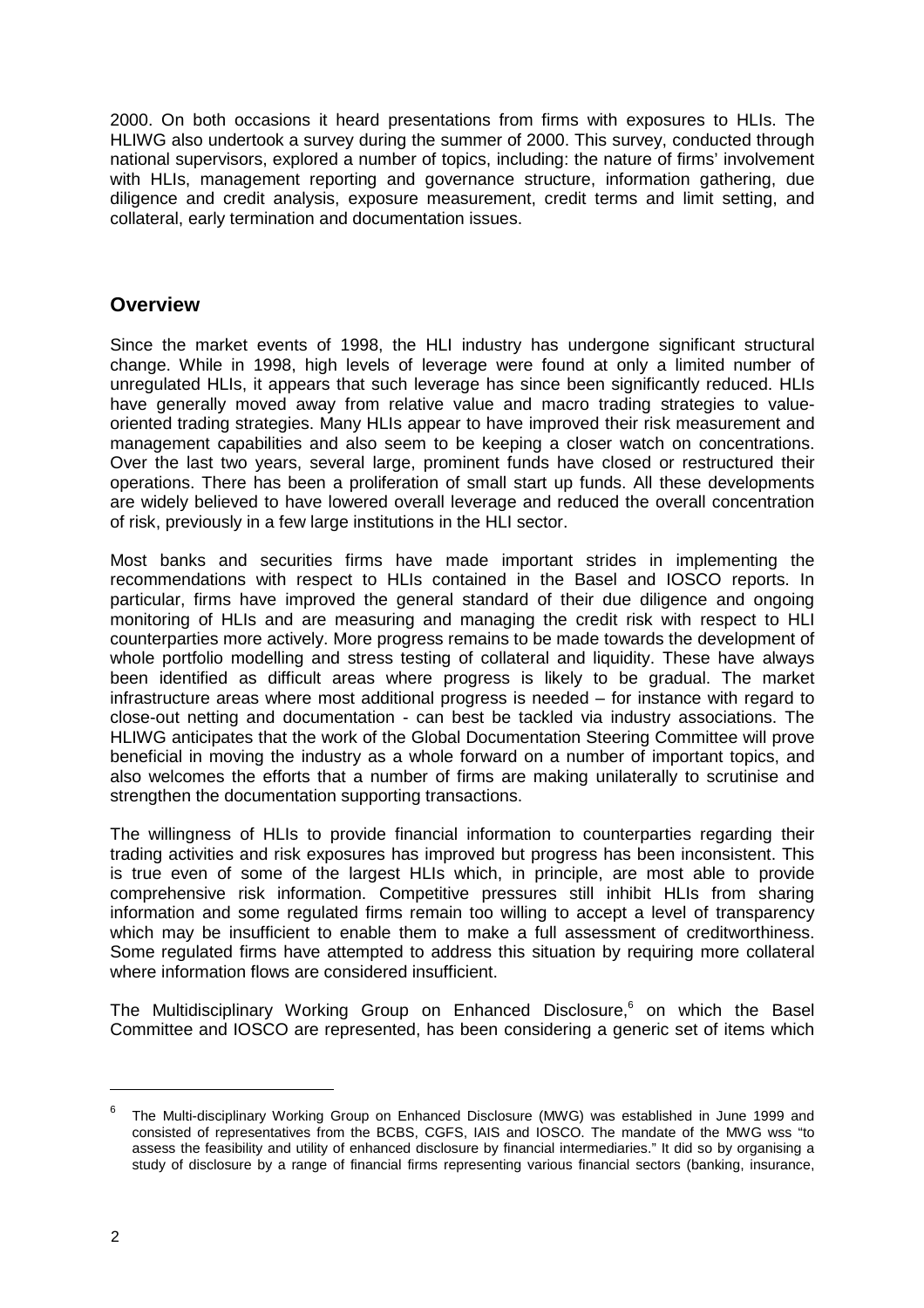financial firms should disclose to permit shareholders, creditors and counterparties better to assess levels of risk and the adequacy of controls over this. These standards should form the baseline for information flows from HLIs to regulated firms. As noted in the earlier IOSCO report, a good case can be made for such disclosures to take place at a public level but, at the very minimum, they should be made bilaterally to market counterparties. Banks and securities firms should actively press for such information to be provided on a systematic and documented basis.

Despite the recent changes in the HLI market, the HLIWG is convinced that the Sound Practices outlined in recent years remain relevant in the new environment. However, relations with HLI counterparties are multi-faceted and even the most diligent firms will seldom be able to conform fully to all Sound Practices. This means that firms' risk management processes need to be considered in their entirety, as relative deficiencies in one area may be mitigated by controls in another. Assessment of the adequacy of risk management processes as a whole therefore will inevitably involve elements of judgement on the part of firms and their supervisors.

Finally, the HLI Sound Practices paper has properly focused firms' attention on improving their counterparty credit risk management in general. Most firms agree that many of the Sound Practices make good sense regardless of the nature of the counterparty and form part of a well founded credit assessment and management process. This is particularly important as competitive pressures continue to assert themselves and the lessons of the near collapse of LTCM recede.

# **Review of issues**

# **I. Firms' involvement with HLIs**

As changes have occurred in the HLI industry so has the nature of firms' involvement with HLIs. After a period of initial contraction in early 1999, several firms have reported controlled growth in HLI dealings - albeit with activity generally remaining below pre-1999 levels. Firms' return to a controlled growth strategy for HLI activity is due, at least in part, to the perceived reduction in the overall risk profile of the HLI industry. HLIs' willingness to provide more information about their trading strategies and risk management processes has also provided regulated firms with greater comfort with their exposure to the HLI sector. Growth in HLI dealings is also attributable to HLIs' greater activity in the equity markets. Firms are reporting an increase in prime brokerage and equity swap activity with HLIs and a decline in fixed income activity.

Another factor contributing to the growth in regulated firms' dealings with HLIs has been the latter's role in responding to non-traditional investors' (such as corporations, insurance companies, pension funds, and private banking clients) increased demand for alternative investments. This has led to a proliferation of start-up funds (estimated to be in the region of 20% a year<sup>7</sup>), including a significant number run by traditional asset managers, as existing HLIs are unable to meet current levels of demand from non-traditional sources. Whilst this

broker-dealers, mutual funds, leveraged investment funds, finance companies and pension funds). It reported to the four sponsoring Committees in February 2001.

<sup>7</sup> Growth in European-managed funds has outpaced the more developed US market in percentage terms in recent years.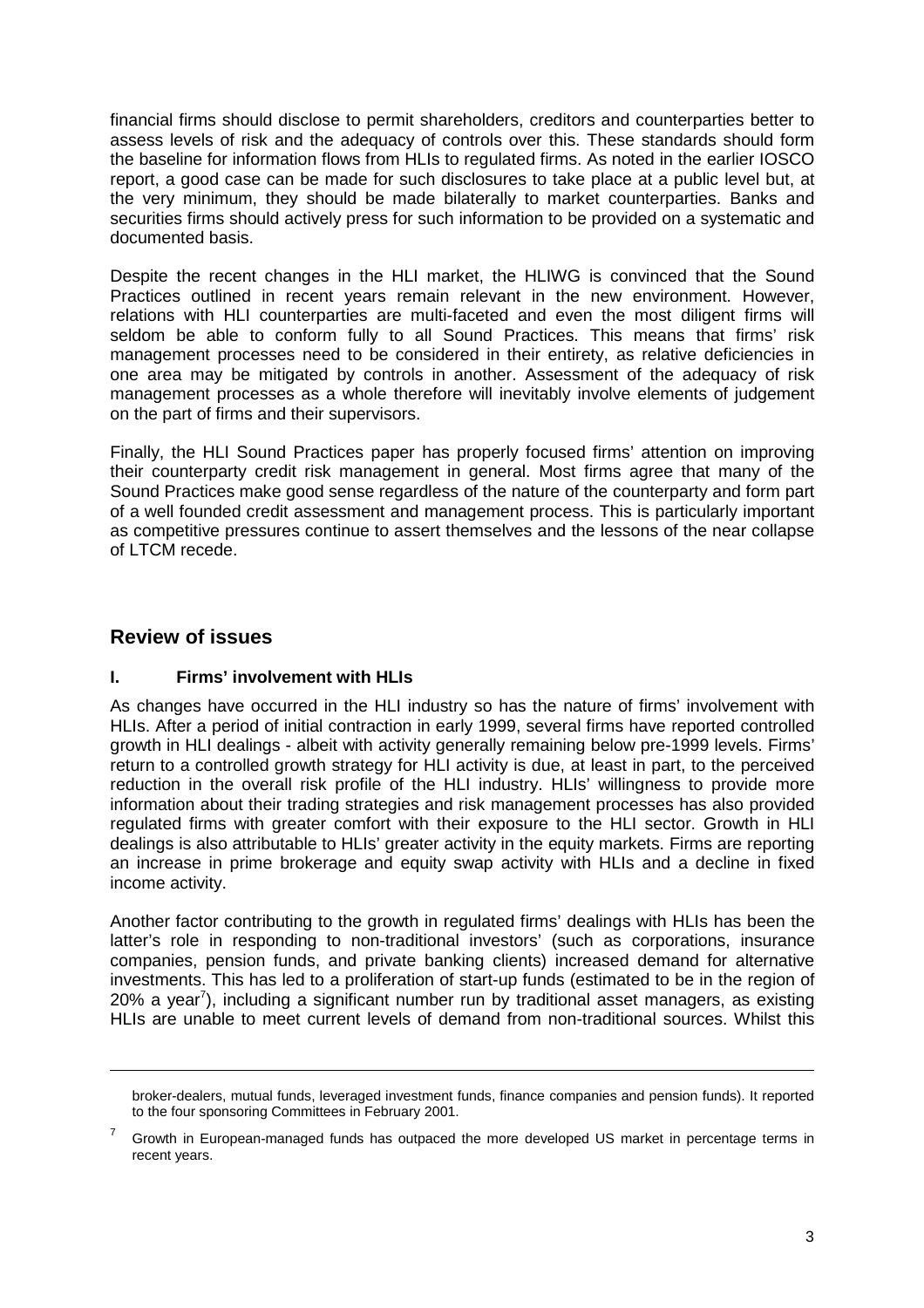has contributed to an increase in firms' aggregate dealings with HLIs, the diversification of their HLI dealings has generally improved.

Notwithstanding these changes in the HLI market, the HLIWG believes that the Sound Practices outlined in recent years remain relevant in the new environment. There are two main reasons for this: first, many of the Sound Practices are of general applicability and form part of a well founded credit assessment and management process with respect to a range of counterparties, not just HLIs. The second is that while the HLI sector does not currently appear to be a major source of systemic risk, there remains, in principle, a possibility that HLIs could revert to more aggressive strategies. The relevance of the Sound practices is underscored by the fact that a number of firms reported a 'gap-analysis' on compliance with the recommendations made by CRMPG, Basel and IOSCO and how they planned to implement the recommendations where they were non- or partially-compliant. This was presented to senior management along with estimates of the resource requirements necessary to achieve compliance. This is good practice and is commended to other firms.

#### **II. Corporate governance structure and management reporting**

In general, firms are taking a more focused, consolidated approach to overseeing and reporting on HLI activities. Overall, there has been an increase in the quality and number of senior management reports covering HLI activities, and the involvement of senior management has also generally increased. Most firms have changed the way in which they report HLI exposures to management.

#### *A. Corporate governance structure*

Many firms have explicitly established an overall appetite for risk exposure to the HLI sector which is set in broad terms by senior management and monitored by the risk management function. Some firms set specific quantitative exposure limits; others articulate risk tolerance in a qualitative way, relying on the judgement of risk management, to ensure adherence to the firm's overall risk appetite.

A number of firms have written policies to guide and control their involvement with HLIs. These vary but can include:

- Types of acceptable activities conducted with HLIs;
- Exposure limits:
- Net asset value (NAV) minimum;
- Credit processes and analysis criteria;
- Exposure measurements;
- Control and monitoring standards; and
- Documentation and collateral requirements.

While the HLIWG does not advocate the need for separate policies addressing HLI activities (indeed some would argue that separating HLI policies from other counterparty policies introduces more risk), counterparty policies should be comprehensive enough to address and control the risks in dealing with HLIs. It is also important that the senior management reporting described below be sufficient to allow assessment of compliance with the policy statement.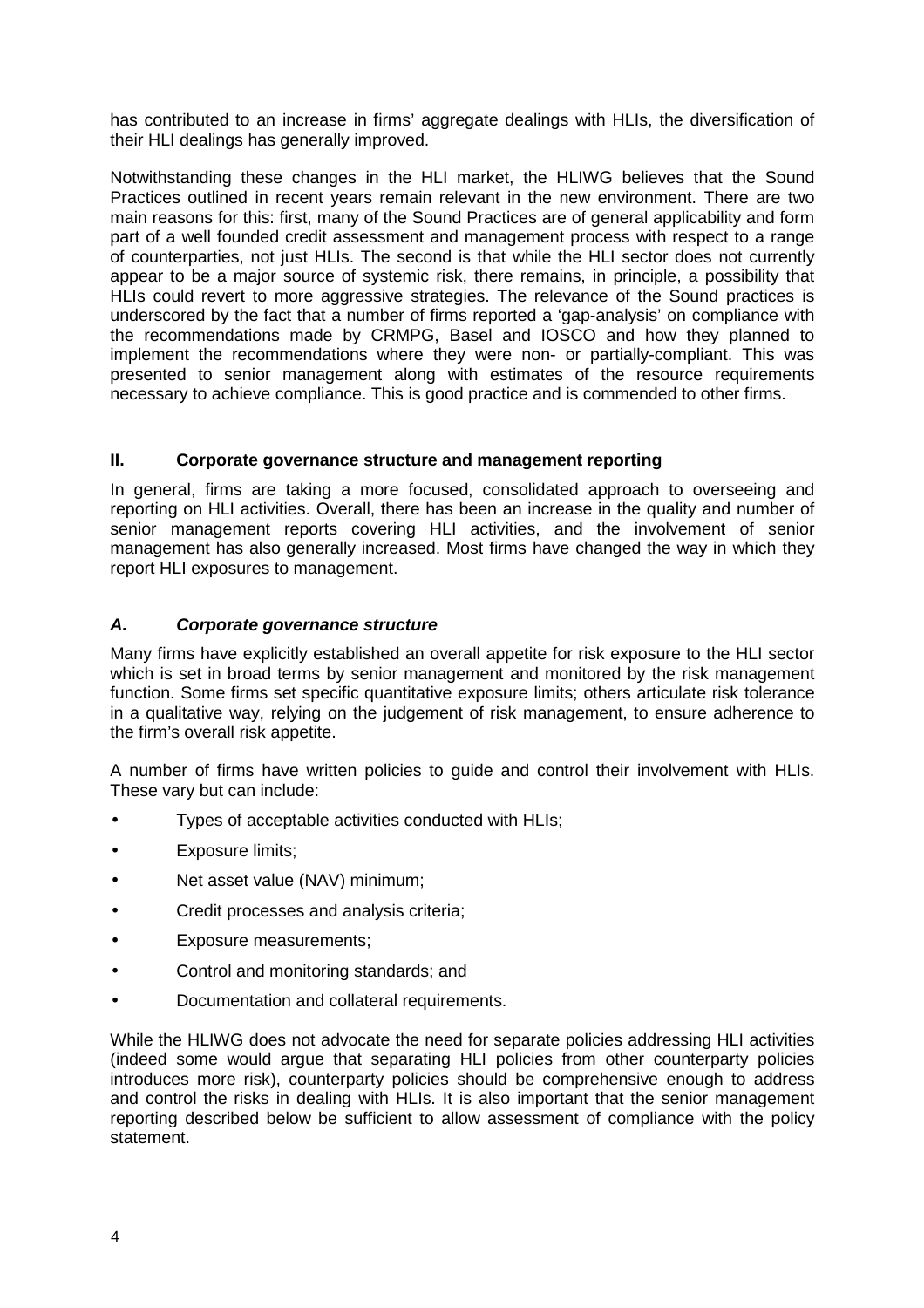# *B. Management reporting*

#### *1. Senior management reporting*

In general, firms report enhanced and more frequent reports to senior management on HLI relationships. Most firms indicated that management reporting is an area to which they have devoted considerable attention since 1998. There are some firms, however, that have made no major changes to management reports as they believe existing systems had worked well during the market crisis of 1998 and continue to do so. HLI exposure and activity is generally incorporated into reports provided to firms' market and credit risk oversight committees, and the general sense is that management is better informed about exposures to the HLI sector than in 1998. Management is generally involved in both the approval of new exposures and monitoring of existing ones, although the precise nature of this involvement varies from firm to firm.

Reports to senior level management are usually generated on a monthly basis, summarising aggregate exposures to the sector, as well as a counterparty-by-counterparty breakdown. Reports typically list the mark-to-market exposures, potential future exposures and collateral protection, if any. VaR indicators, as well as rate of return and internal risk ratings, are also provided in some reports. Supporting information can include historic exposure information, critical event summaries and overviews of developments impacting the HLI sector. More frequent reports are made to business line and risk oversight managers. These can include daily reports of exceptions (see below) and client positions. These daily reports in turn often feed into the risk committee structure of the firm.

# *2. Exception reporting*

Many firms have in place a system of policy exception reporting and approval. Most have formal arrangements to pre-approve exceptions to HLI policies and/or standard credit terms. To take one example, waiver of initial margin and haircut requirements (see section on credit terms below) normally requires specific management approval. Firms generally monitor exposure against limits through regular (often daily) exception reports. However, the level of management approval varies, so in some cases obtaining a comprehensive view of exceptions may prove difficult. The HLIWG takes the view that a more systematic and comprehensive approach to exception reporting would allow management to be better informed of the firm's compliance with its HLI policy. As such, the HLIWG recommends that firms review their procedures on an on-going basis.

# **III.** Information Gathering, Due Diligence and Credit Analysis

HLI counterparties present particular challenges to information gathering, due diligence and credit analysis and since 1998 many firms have increased the level of resources devoted to these areas. In addition, firms have taken steps to provide more training to their credit staff on capital markets instruments and market risk. A number of firms have also taken steps to integrate market and credit risk management in an effort to provide more effective management of the risks inherent in dealing with HLI (and other) counterparties. In addition to regular due diligence visits (usually on an annual or more frequent basis for major counterparties), many firms have increased the frequency of credit personnel's informal contact with HLIs by telephone.

Many firms have reviewed their methodologies for assigning internal credit ratings (ICR) to HLI counterparties. Ratings are assigned on the basis of a wide range of quantitative and qualitative factors, although limited information flows from some HLIs mean that qualitative assessments can often play a larger than ideal role in the final rating decision. In many firms the level of transparency itself can often play an important role in determining the ICR. Most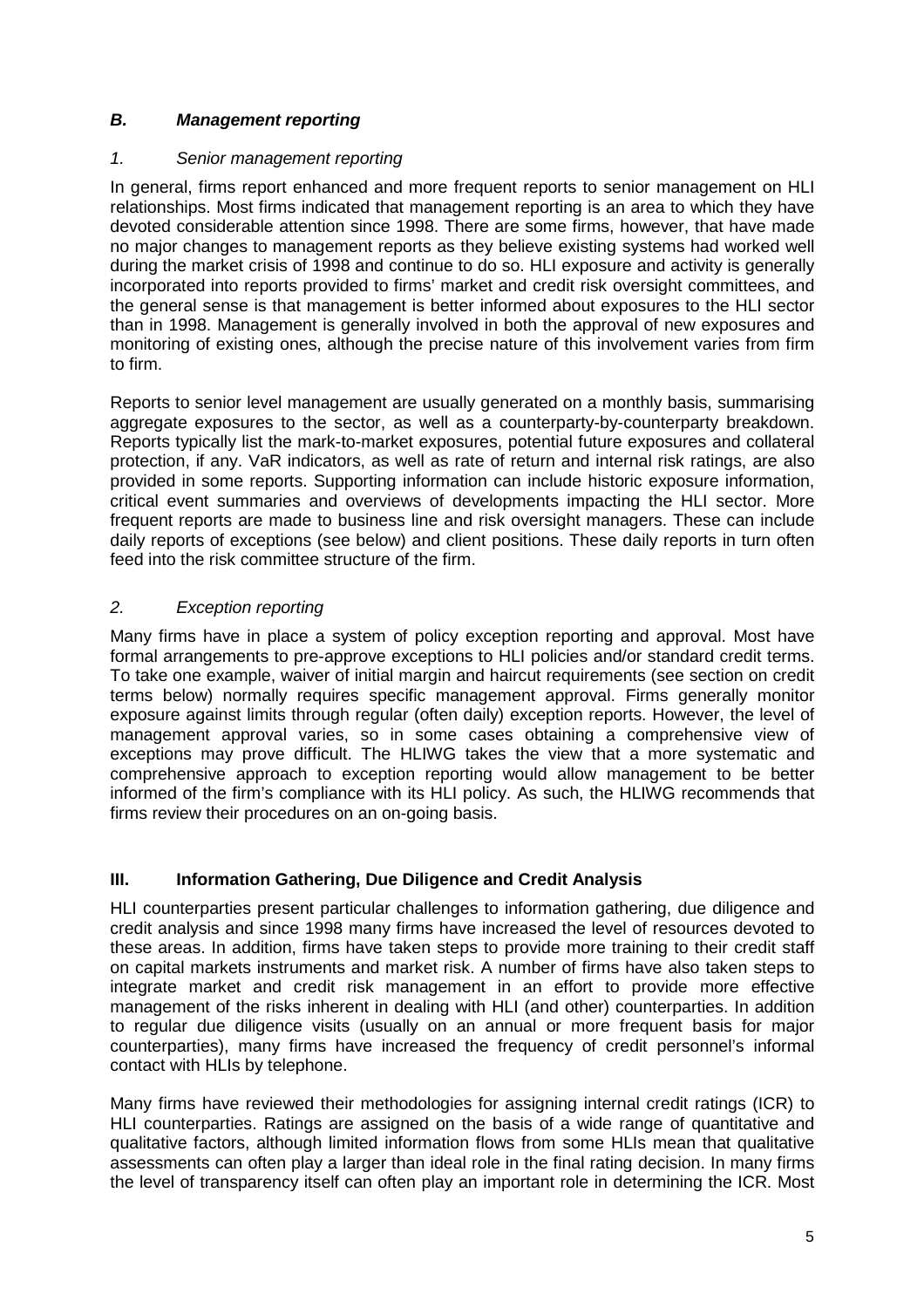firms assess the largest HLIs at just underneath investment grade equivalent. Many firms establish an effective ceiling on ratings, citing the callable nature of HLIs' 'capital' and the reliance on a leveraged portfolio of trading assets.

The HLIWG found that firms have responded to the events of 1998 and subsequent recommendations by making efforts to secure more meaningful information from HLI counterparties. Firms have developed or refined specific due diligence procedures that generally incorporate much of the information that the Basel Committee and IOSCO reports recommend should be received from HLIs. In particular, firms generally have more frequent contact with HLI counterparties and have developed an improved qualitative understanding of their HLI counterparties. HLIs are generally more willing and prepared to have meaningful qualitative discussions with regulated counterparties about their trading strategies, risk profiles and risk management processes. Some firms indicated that they found informal contact more useful than quantitative data flows because of the speed with which trading positions can change. However, the majority agreed that quantitative information flows remain essential to performing a thorough credit analysis of HLI counterparties.

Regulated firms have made some progress in assessing HLI liquidity and leverage, though conceptual issues remain to be worked out. In assessing leverage, some firms are using the ratio of VAR to NAV as well as traditional measures of NAV to assets. In assessing liquidity, firms use information on HLIs' concentrations and qualitative information regarding their trading strategies. Several firms indicated, however, that it is still difficult to make informed quantitative judgements regarding HLI liquidity and leverage. At present, the limitations of the type of information provided by the majority of HLIs means that such assessments are generally made predominantly on the basis of qualitative factors. While neither fund leverage nor liquidity is a straightforward concept to quantify, even with good information flows, firms believe that better information is necessary to enable them to make more accurate assessments in these areas.

Many HLIs have reviewed their practices for providing information to counterparties and have made improvements to the amount and quality of information they provide. While some HLIs now provide relatively comprehensive information, others limit information flows to a bare minimum (a brief balance sheet summary and the fund's NAV). In these cases, regulated firms often rely on compensating factors (e.g., lower limits, initial margin and collateral) to address inadequate information flows from HLIs

Most HLIs provide monthly disclosures, but often there is a considerable time lag. A small minority of HLIs makes disclosures only quarterly or semi-monthly. Several firms noted that, in general, HLIs still provide lower quality and less frequent financial information than regulated counterparties – especially when account is taken of the considerable public disclosures made by the majority of other participants in derivatives markets.

Some of the useful quantitative information shared by HLIs with their counterparties includes VaR, stress test results, liquidity data and concentration analysis. Sometimes insufficient detail is provided to allow an informed assessment of the risk methodologies employed by the HLI. This in turn makes it hard for a firm to assess the reliance they can put on a HLI's internal risk management and limit setting process. Some HLIs have started to provide more detailed information in annual presentations to counterparties, while still maintaining more limited monthly information flows. Several firms noted that their prime brokerage activity with HLIs provides a useful source of information on HLIs' risk profiles.

It is difficult to generalise about variations in information quality across different types of HLIs. It is widely agreed that the very smallest HLIs typically provide lower quality information – often as they do not have sophisticated risk management systems capable of generating better quality data. In such cases, however, the prime broker may have a good oversight of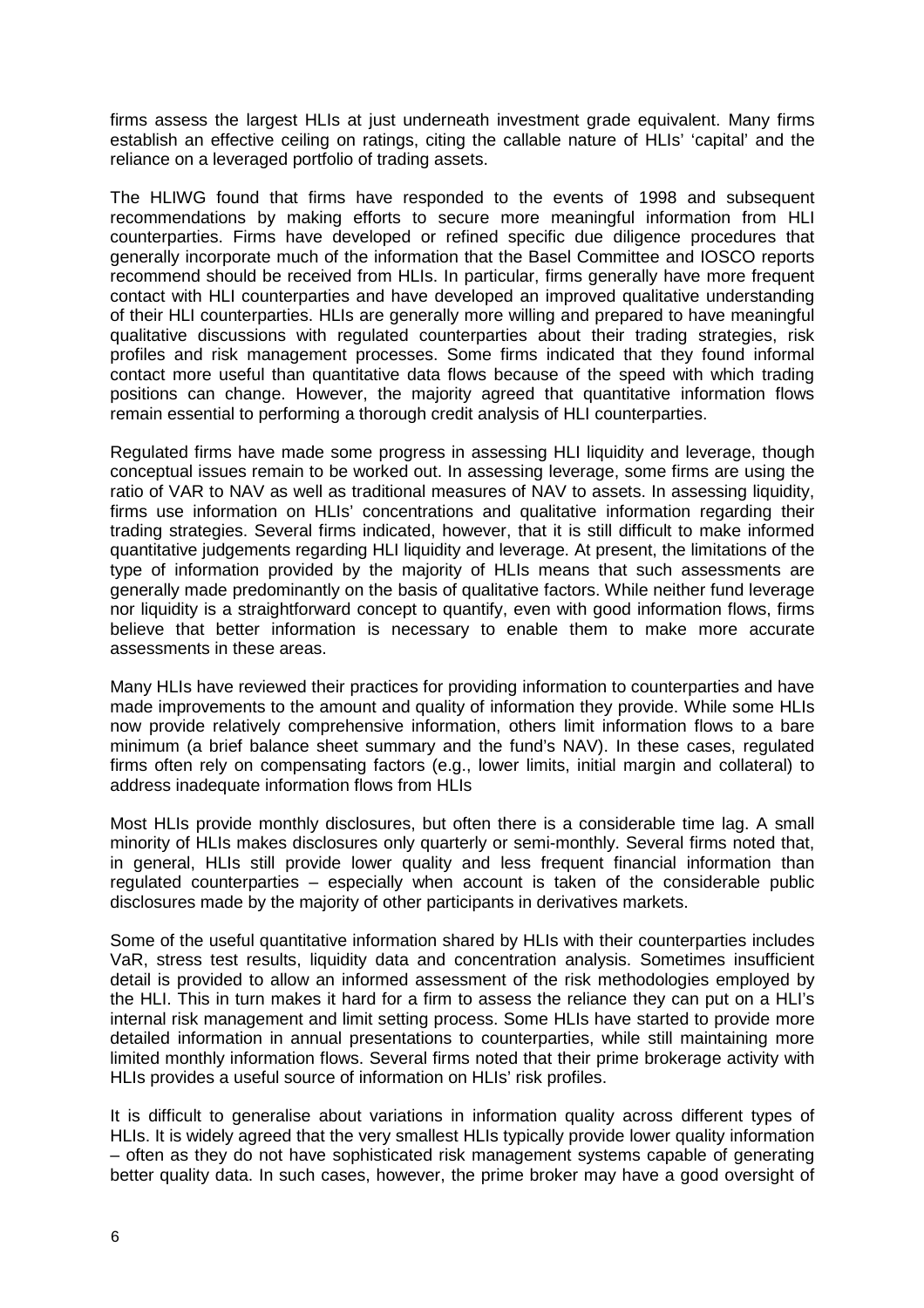their positions. The largest HLIs are most likely to have sophisticated risk management systems but this does not always translate into a willingness to provide comprehensive information in all cases.

Concerns about confidentiality still limit information flows from some HLIs. This manifests itself not only in unwillingness to provide information but also in the practice of some HLIs of delaying the provision of quantitative financial information until it is several months out of date. While some firms and HLIs have negotiated confidentiality agreements, the practice is not widespread and few firms reported that they have received significantly better information as a result. In addition, some firms expressed concern about their potential legal liability under such agreements.

The HLIWG believes that the recommendations made in earlier reports with respect to information gathering, due diligence, and credit analysis remain valid. Regulated firms have made progress towards achieving many of these since 1998, especially in the qualitative assessment of HLI counterparties. Firms should strive for continued improvement in the quality, frequency and timeliness of quantitative information flows from HLIs. However, the HLIWG recognises that, in view of the competitive environment in which firms operate, there may be some cases where it is not possible to get all recommended information from some HLIs. The HLIWG believes that, in such cases, the potentially higher risk associated with HLIs that provide less information needs to be mitigated through additional controls such as lower exposure limits and additional collateral.

Finally, the HLIWG recognises that effective oversight of HLI activity requires a combination of quantitative and qualitative analysis. Information on trading positions and concentrations quickly becomes obsolete so it is critical that develop a qualitative understanding of HLIs' trading strategies and risk management processes and controls.

# **IV. Exposure Measurement**

#### *Potential Future Exposure*

Over the past year, the surveyed firms have continued to make progress in strengthening their methodologies for assessing the potential future exposure arising from on- and offbalance sheet trading activities with HLI counterparties. In most cases, these improvements in methodologies covered not only exposures to the HLI sector, but also to trading and derivative exposures with regard to other types of counterparties.

Firms have focused their efforts at two levels: (1) making improvements to the measurement methodologies and (2) expanding the coverage of products captured under a given methodology.

#### *Improvements to methodologies*

A number of firms have recently introduced portfolio simulation models as the basis for quantifying potential credit exposures. Others are planning to do so in the near future. Simulation models are based either on historical simulation or Monte-Carlo methodologies. These methodologies provide a profit and loss distribution over a given liquidation horizon at a specified confidence interval (generally ranging from 95 to 99 percent). Simulation methodologies have replaced more static techniques such as relating add-ons to a percentage of the notional amount of the contract with only periodic updating of the add-on factors.

A number of firms that already had been using simulation engines to assess their PFE have made further enhancements to these methodologies. In these cases, firms have focused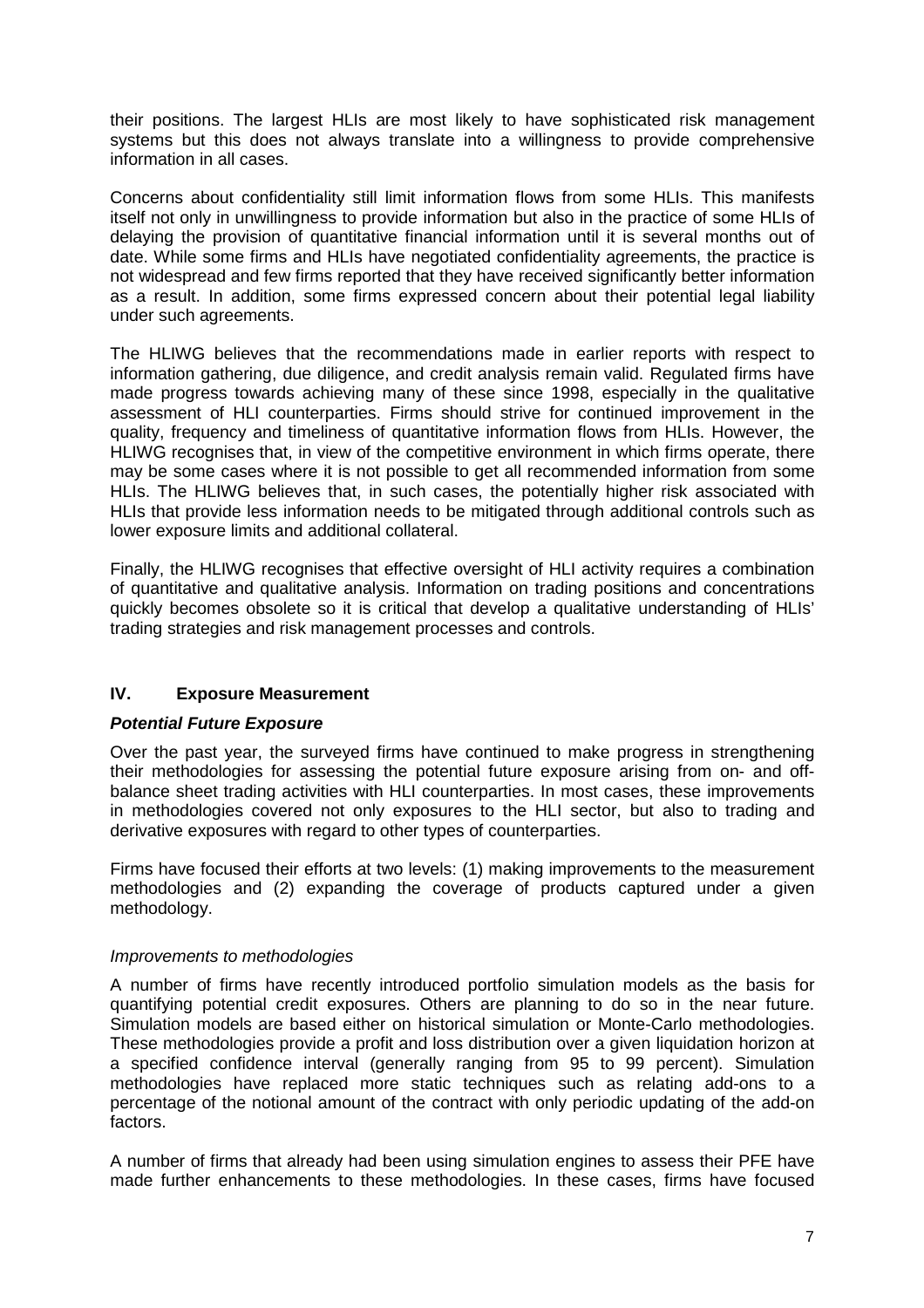efforts on improving their ability to capture legal netting within and across products to a given counterparty where they believe they have robust legal documentation. In addition, some firms have devoted significant resources to strengthening the underlying legal documentation within the context of the current legal infrastructure for netting.

Firms also have made efforts to capture portfolio offsets across exposures to a given counterparty. Generally, firms have recognised offsets within product categories (FX, IRR, and Equities). However, recognition of correlations across products is not as common. Finally, some firms are making progress to link information from their collateral management systems with their exposure measurement methodologies to better reflect the impact of margining and collateral on the evolution of their PFEs.

A number of firms have begun to measure their PFE over a shorter time horizon than before. Such measures provide an approximation of the potential exposure over the time it could take to rebalance positions and liquidate collateral following the default of a counterparty or the failure to receive additional margin. Typically, such "liquidation exposures" are being measured over a fixed time horizon such as 10 days. However, surveyed firms were not employing PFE measures over multiple time horizons to reflect differing liquidity characteristics of products and markets. In addition, some firms are employing either a shortterm liquidation measure or a peak life-time measure. While both measures provide important information, shorter-term liquidation exposure measures are essential for the effective management of the unsecured credit risks inherent in collateralised trading and derivatives exposures. It will be important for firms to continue their efforts to improve their measures of both life-time PFEs and shorter-horizon liquidation values.

#### *Improvements in Position and Product Coverage*

Many firms are devoting significant resources to expanding the products covered under their PFE methodologies (e.g. equities derivatives and credit derivatives). In addition, within product types, firms are working to integrate more exotic transactions into their exposure measurement methodologies. This requires experience and judgement when making adjustments to the standard assumptions of a given measurement methodology. In this regard, some firms have made efforts to strengthen the market risk expertise of their credit staff so that sensible judgements can be made when dealing with more exotic products. Other firms have strengthened the link between the market risk and credit risk management functions to deal with these issues.

#### *Stress Testing*

Surveyed firms have generally made limited progress implementing structured, formal stress testing programs for their counterparty credit exposures -- whether for HLIs or for other types of trading counterparties. In many cases, this slow progress is due to the significant resources that have been devoted to improving measures of potential exposure, as well as improving the capture of products and positions in measurement and reporting systems.

As a result, the stress tests that have been conducted so far are conducted largely on an adhoc basis, requiring significant manual intervention, even though many firms undertake such stress tests fairly frequently, often stressing for significant market movements. Many firms that conduct stress testing have tended to carry out relatively simple tests, shocking individual risk factors and assessing the impact on counterparty exposures though some have more sophisticated approaches. Others simply increase the confidence intervals of their current PFE estimates. Few firms have the capability to conduct correlated, multi-factor stress tests across portfolios of exposures, whether to a given counterparty or groups of counterparties. In addition, there was little evidence of formal assessments of the joint impact of large market moves on proprietary positions and counterparty exposures. Finally, few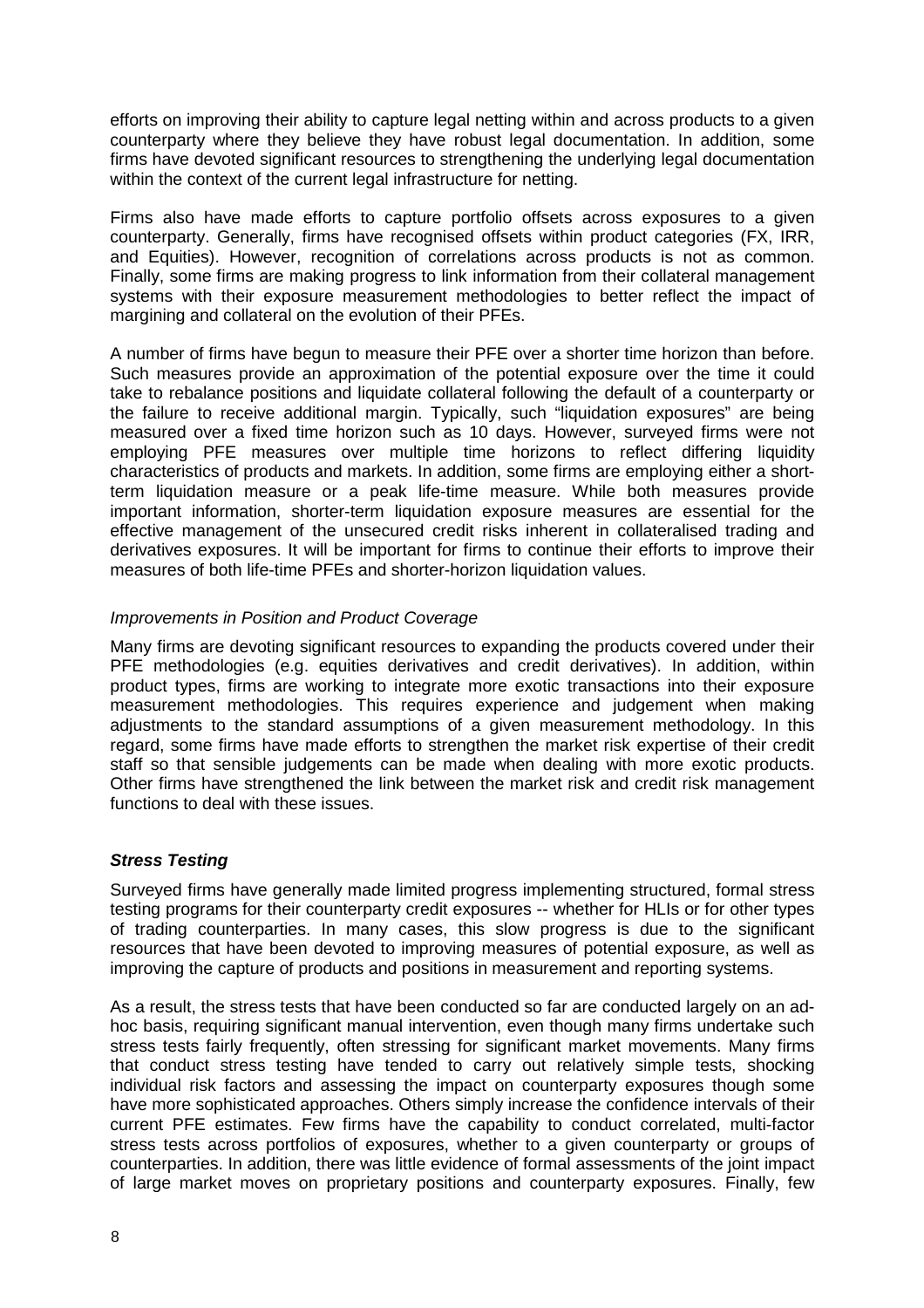firms have developed stress tests that enable them to assess the combined effect of large market moves, counterparty exposures, and collateral values.

Those firms that conducted stress tests of counterparty credit exposure have tended to use the results to assess portfolio concentrations, primarily at the business line level. There was limited formal senior management reporting at surveyed firms of the results of stress tests. In addition, there was little evidence that the results of stress tests factored into the process of setting and approving credit limits to individual or groups of counterparties.

The HLIWG believes it will be important for firms to devote more resources to stress testing capabilities of trading counterparties such as HLIs. A number of surveyed firms indicated their intention to focus on stress testing over the coming year, and regulators should review their progress against industry and supervisory sound practice standards.

#### **V. Credit terms and limit setting**

 $\overline{a}$ 

Firms have made progress in establishing credit terms and limits that are more risk sensitive. The primary determinant of credit terms and limits in most firms is the internal credit rating of the HLI counterparty. The way the ICR translates into credit terms and limits is broadly defined in HLI policies. However, as with all counterparties, firms exercise considerable judgement and these areas are subject to negotiation between credit and front office.

The CRMPG recommended that firms should employ four limits: Current Replacement Cost, Current Net of Collateral Exposure, Current Liquidation Exposure and Potential Exposure<sup>8</sup>. The most common limits were based on potential exposure, supplemented in some firms by limits on notional amounts and/or mark to market exposure (usually calculated as a percentage of the fund's NAV). Some other firms use current liquidation exposure limits while a few second-tier credit providers still only use gross and nominal amounts. In a number of firms notional limits remain in place for less frequently traded products that have not yet been incorporated into potential exposure measurement systems Many firms use several of these limits. While firms consider the results of stress testing in their overall risk management process, few, if any, incorporate the results of stress testing or scenario analysis into the limit setting process. As firms develop better exposure measurement methodologies it is essential that they incorporate them into the limit setting process.

The collateralisation of mark-to-market exposure, with daily variation margin calls continues to be the industry standard, though margining requirements vary considerably according to the size of the fund. Most firms have relaxed margin requirements to a certain extent over the last two years but margining criteria appear to remain generally tighter than they were in 1998. Small or lower credit quality HLIs generally continue to be required to post initial margin. In addition, initial margins tend to be required for more volatile or risky products. Large HLIs generally have been allowed to conduct vanilla, short-dated repos and swaps on a zero initial margin/zero haircut basis. Collecting initial margin or margining PFEs for the largest HLIs is often difficult, as they are more likely to demand 2-way margining. While firms generally prefer one way agreements, many are unable to require the larger HLIs to enter such agreements, or to set asymmetric thresholds. However, the HLIWG also recognises that two way margining requirements may make it more difficult for an HLI to manage it asset liquidity.

<sup>8</sup> Improving Counterparty Risk Management Practices, p.6 para. 5b, *Counterparty Risk Management Policy Group,* June 1999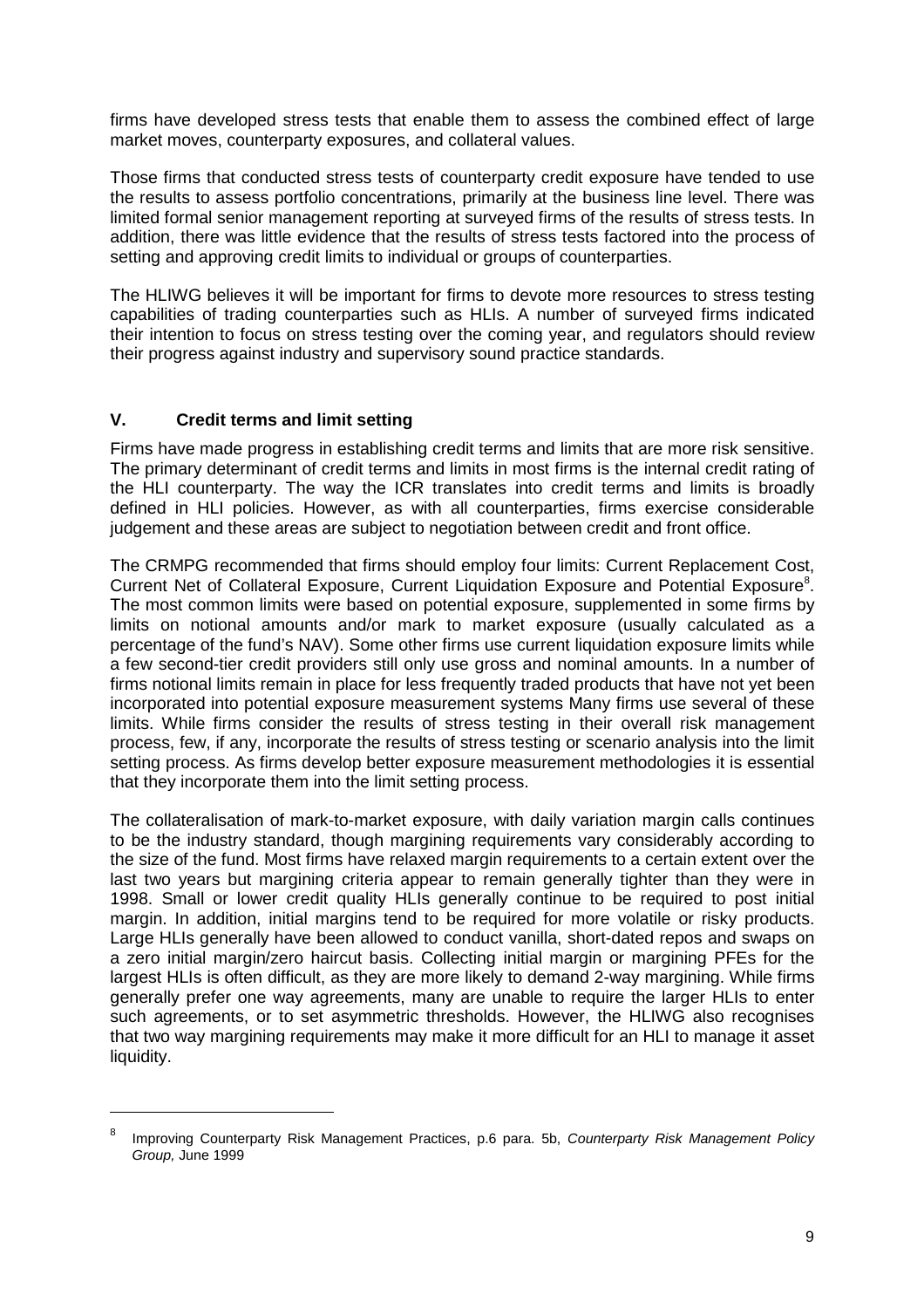An additional change at some firms has been the move away from NAV triggers for termination to additional collateral requirements. All firms also set covenants, typically based on rolling NAV decline, absolute NAV decline and change of key management personnel. Recently, many firms have increased the risk sensitivity of NAV trigger by adopting monthly or quarterly NAV tests. Some firms have added adverse condition termination agreements. Some have also changed the covenants to allow HLIs to post additional collateral as an alternative to close-out. Firms do not, however, perceive that such covenants would always be effective in stressed market conditions. Market practice makes it difficult for firms to negotiate non-standard covenants.

The HLIWG believes that the changes in credit terms mentioned above have generally improved risk management processes for HLIs, but it remains concerned about the inability of many regulated firms to resist competitive market pressures. This poses a dilemma for firms and regulators alike. It is a basic principle of credit risk management that firms should have a clear understanding of the risks embodied in transactions, take all reasonable steps to control these and to price the risks correctly. These precepts should not be lost sight of by firms or their regulators, whatever market pressures may exist on firms. It is recognised that firms will sometimes be forced to compromise in some areas in order to secure business in competitive market conditions. This, however, should not be at the expense of the general principles outlined above and in such cases the firms should apply compensating methods of risk mitigation in the form of additional disclosure, lower limits or tighter covenants. Regulators need to take a broad view to determine that the 'package' of risk mitigation procedures being applied by the individual firm is commensurate with the risk of the business they are undertaking.

# **VI. Collateral, Early Termination and Other Contractual Provisions**

There are a number of developments that merit attention in the area of collateral management. Firms are maintaining a cautious approach to the types of collateral they accept (outside of prime brokerage relationships, where margin requirements are higher to compensate). Collateral is largely limited to Treasuries (short-term) and cash. In some cases G7 bonds may also be accepted. A number of firms have tightened unsecured thresholds, minimum call amounts and haircuts on collateral for some HLI counterparties. However, exceptions do exist with the largest HLIs. In the cases where other types of collateral are accepted, some firms have established specific credit criteria to ensure only high quality collateral is accepted. These may include: high credit rating, liquidity, exchange traded, no high risk correlation with the counterparty that provides the collateral, collateral ready for delivery by means of an automated system and the that collateral has a low intraday volatility.

Firms have been directing investment into their collateral management systems to increase automation of feeds from the various front office systems. In some firms new collateral systems have been rolled out. Credit/margining systems are becoming increasingly automated, whereby standard margin terms for a given counterparty will feed into the collateral system and often into counterparty documentation without manual intervention. In addition, firms are strengthening their sources of price data and margining systems will often report on an exception basis (i.e. a 10% price move in any individual security overnight). This reduction in manual involvement has led to efficiency gains and a lesser risk of inadvertent unsecured exposures.

At present, it is not common to stress test or model collateral as an input into the assessment of exposure. However, a number of firms currently do so and others reported plans to introduce this capability. One institution reports that with the implementation of a new collateral management system, the risk management function will receive daily reports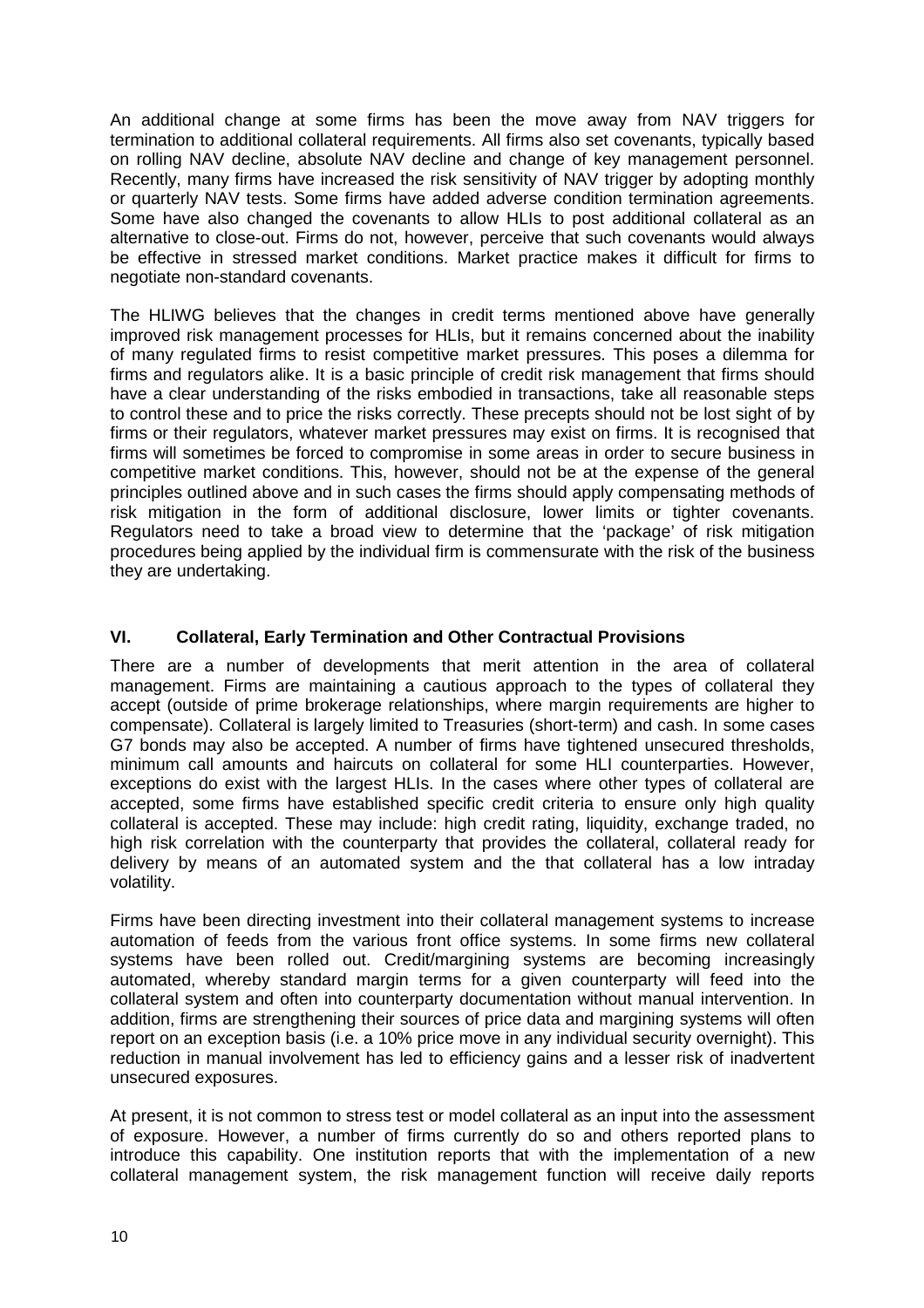showing collateral balances, outstanding calls, etc. Exposure calculations incorporating collateral will be enhanced with the implementation of the new risk management system, which will allow collateral to be dynamically modelled as part of the counterparty portfolio. It should be noted, however, that several firms suggested collateral management procedures are already viewed as being reasonably efficient and that such enhancements are seen as having a low priority. The area in which most firms feel that collateral management can be strengthened is that of documentation.

Overall, progress on documentation and close out netting has been limited because of the need to advance many issues at an industry-wide level. Some respondents already regard the quality of documentation as sufficient. Many, however, flag this as a key issue and some are striving to effect unilateral improvements in this area. Two strands of development may be noted: those by individual firms and those at the industry level.

Specific changes made by some individual firms include:

- tightened credit covenants, such as a decline in NAV being set in both percentage and absolute terms, and as a trigger for both collateral and wind up;
- cross documented, consistent default language, applying to all agreements of respective institutions;
- improved valuation techniques, including a move towards a 'loss' method, as opposed to a 'market quotation' method, for the valuation of termination prices. This allows the institution to use its actual loss amount, as opposed to a market valuation which may be unreliable in a thin market;
- enhanced due diligence on the legal competence of HLIs and the enforceability of collateral and netting in the event of insolvency;
- break clauses for multi-year transactions;
- reduction in time lags for document dispatch and receipt of signed masters and credit support annex documentation.

At the industry level, the forthcoming revised ISDA and BMA standard legal agreements are expected to address some of these issues. These include the use of a replacement value method (quasi loss) for close-out as an alternative to market quotation and shortening grace periods from 30 days in some areas to a standard 5 days. The adoption of the ISDA Credit Support Annex has also been a useful development. Where firms have tried to negotiate tighter provisions from counterparties than those in the standard documentation, they have met with resistance from some HLIs, especially from larger counterparties. This implies that further industry wide developments may be needed. The HLIWG welcomes the individual firms' attempts to address documentation issues and encourages them to continue this progress. It believes, however, that this is an area where industry wide development will reap most benefits and looks forward to the results of the work of the GDSC.

On the issue of netting there was considerable common ground. A number of firms operate cross-product netting as a risk mitigant with the same counterparty, although some will not net ISDA-based with ISMA-based transactions. While there is a degree of comfort with the robustness of such practices, some firms warn that these have not been tested in stressed market conditions. Cross entity netting is not practised, as the legal uncertainties associated with this are considered prohibitive. This is regarded as an area where industry-wide progress is needed.